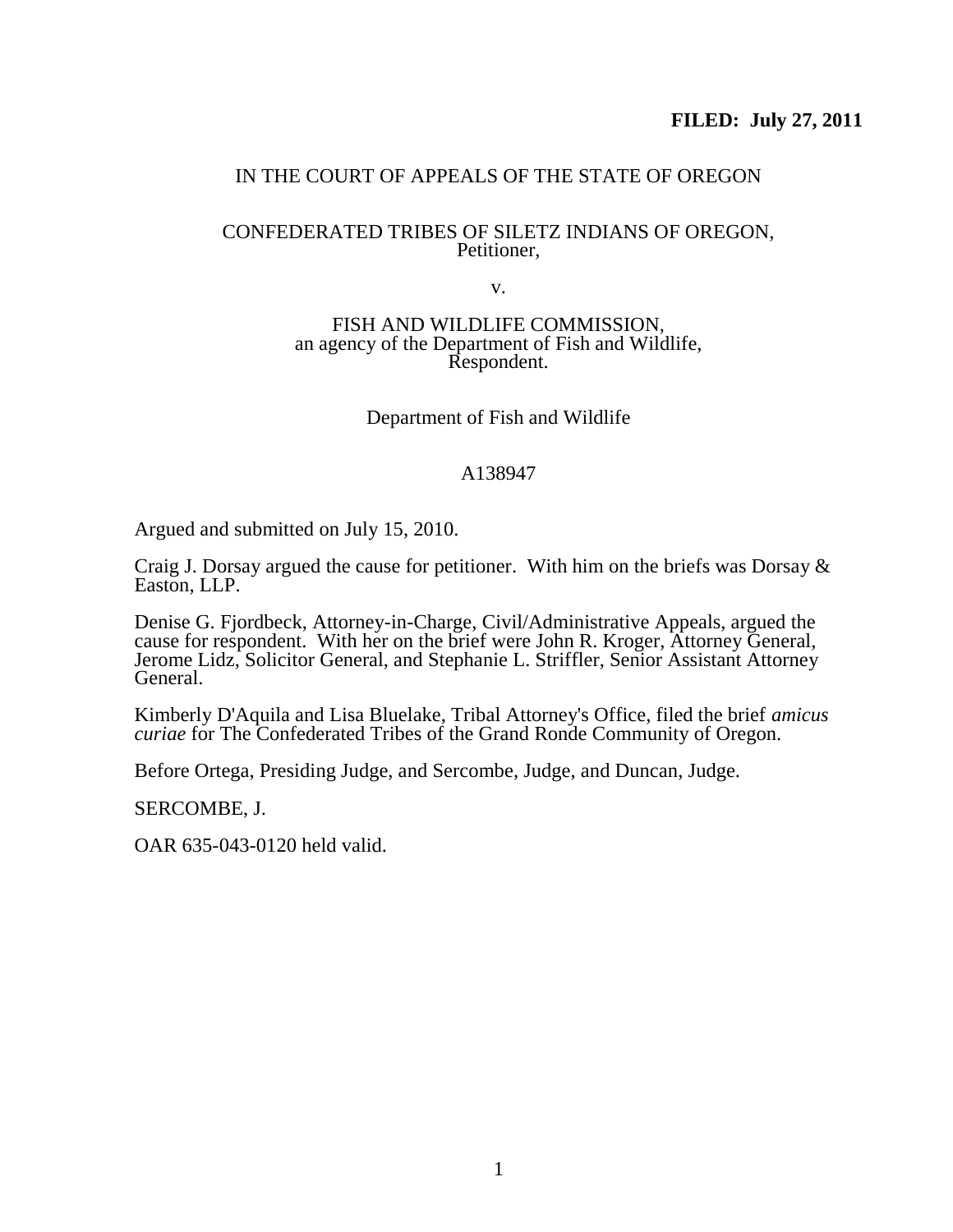l

1 SERCOMBE, J.

| $\overline{2}$ | Pursuant to ORS 183.400, petitioner Confederated Tribes of Siletz Indians                           |
|----------------|-----------------------------------------------------------------------------------------------------|
| 3              | of Oregon challenges OAR 635-043-0120, a rule promulgated by the Fish and Wildlife                  |
| 4              | Commission (FWC) authorizing the issuance of ceremonial hunting permits for the                     |
| 5              | Confederated Tribes of the Grand Ronde Community of Oregon (Grand Ronde Tribes or                   |
| 6              | "the tribe") and establishing requirements for the use of those permits. Petitioner                 |
| 7              | contends that the rule is invalid because it exceeds FWC's statutory authority and because          |
| 8              | its adoption violates "separation of powers provisions of the Oregon Constitution." <sup>2</sup> We |
| 9              | reject without discussion petitioner's constitutional challenge to the rule and write only to       |
| 10             | discuss its assertion that the rule exceeds the statutory authority of the agency. Based on         |

<sup>1</sup> The Grand Ronde Tribes, as *amicus curiae*, filed a brief in support of OAR 635- 043-0120, which it contends "is necessary to allow Grand Ronde to provide fresh deer, elk, and bear meat for important Tribal ceremonies and celebrations which take place outside the State of Oregon's \* \* \* regular big game hunting seasons."

<sup>2</sup> In its first and second assignments of error, petitioner asserts that the rule is invalid because it was adopted without compliance with certain applicable rulemaking procedures. *See* ORS 183.400(4)(c). However, respondent asserts and petitioner conceded at oral argument that the subsequent readoption of the rule renders those assignments of error moot. *See Smith v. Dept. of Corrections*, 101 Or App 539, 541 n 1, 792 P2d 109 (1990) (subsequent adoption of permanent rule renders moot a contention that temporary rule was adopted without compliance with applicable rulemaking procedures). Petitioner's contention in its reply brief that the claims are not moot because of a potential award of attorney fees to it is foreclosed by *[Keeney v. University of Oregon](http://www.publications.ojd.state.or.us/A104503.htm)*, 178 Or App 198, 205-06, 36 P3d 982 (2001), *rev den*, 334 Or 327 (2002) (inchoate interest in attorney fees pursuant to ORS 183.497, dependent on the possibility that the petitioner might prevail on the merits on judicial review, is insufficient to prevent case from being moot). However, because the readoption of OAR 635-043-0120 does not affect petitioner's contention that the rule exceeds the agency's statutory authority and violates a constitutional provision, we consider the merits of petitioner's remaining assignments of error.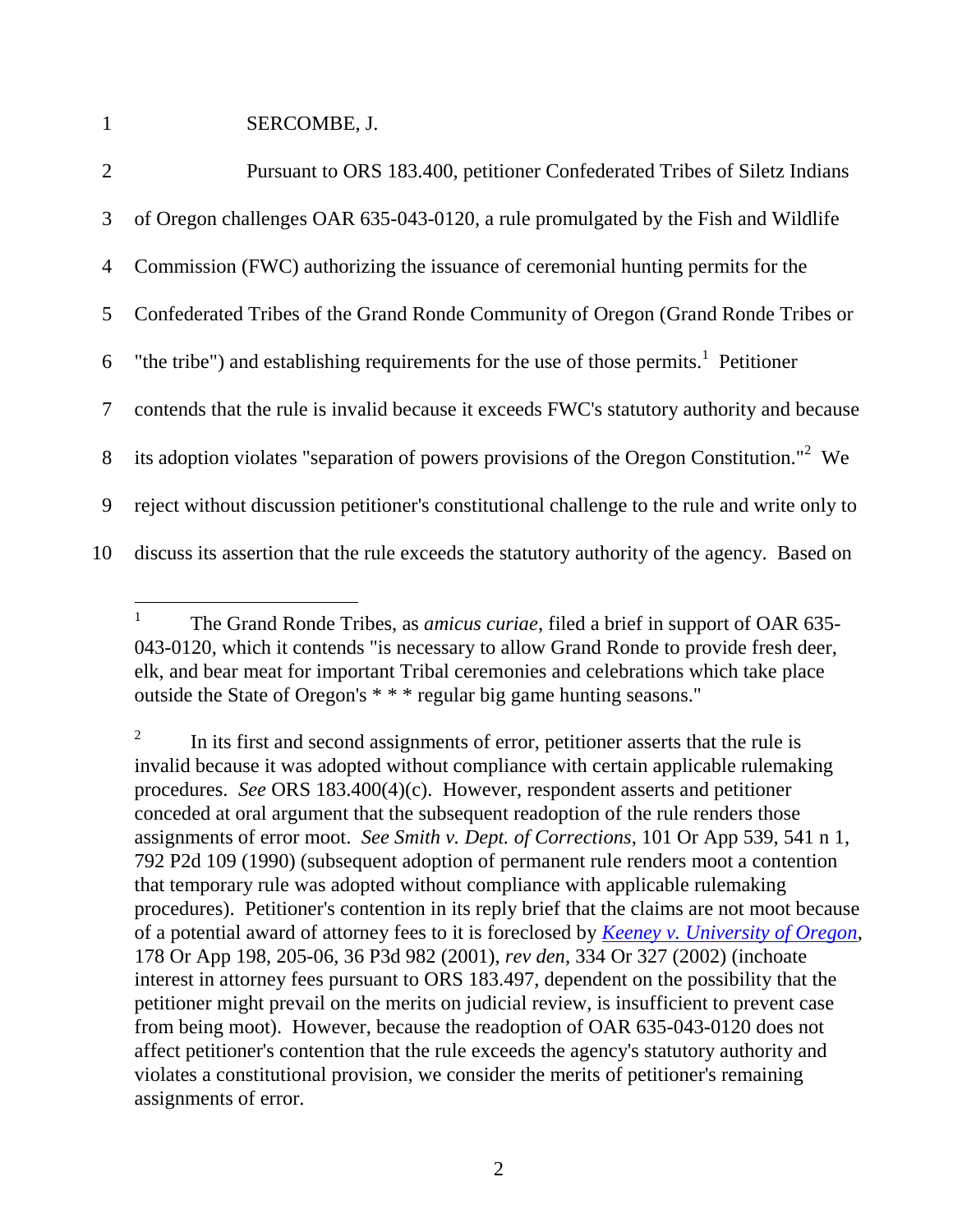our review of OAR 635-043-0120 and the pertinent statutes, we conclude that the rule is valid.

 The issues in this case center around whether FWC has the authority to provide by rule for ceremonial hunting permits for the Grand Ronde Tribes in light of statutes governing FWC and an agreement between the Grand Ronde Tribes, the United States government, and the state on hunting and fishing (HF agreement). The HF agreement, which was entered into in 1986 and subsequently adopted by FWC, OAR 635-041-0600, permanently defines tribal hunting, fishing, trapping, and animal gathering rights. According to petitioner, the HF agreement defines the entirety of any tribal hunting right, and, because the state did not modify or amend the HF agreement when it authorized a Grand Ronde ceremonial hunt in OAR 635-043-0120, there is no legal authority for the challenged rule. FWC responds that, although the HF agreement defines the Grand Ronde Tribes' hunting rights, it does not prevent the state from authorizing additional hunting privileges for the Grand Ronde Tribes. Rather, FWC asserts that it has broad statutory authority to authorize hunting, and it was under that broad authority that the rule was adopted.

17 The a rule challenge pursuant to ORS 183.400, 'judicial review  $***$  is limited to the face of the rule and the law pertinent to it.'" *[WaterWatch v. Water](http://www.publications.ojd.state.or.us/A119779.htm)  [Resources Commission](http://www.publications.ojd.state.or.us/A119779.htm)*, 199 Or App 598, 605, 112 P3d 443 (2005) (quoting *AFSCME* 

*Local 2623 v. Dept. of Corrections*, 315 Or 74, 79, 843 P2d 409 (1992); omission in

*WaterWatch*). In evaluating the validity of a rule pursuant to ORS 183.400, we may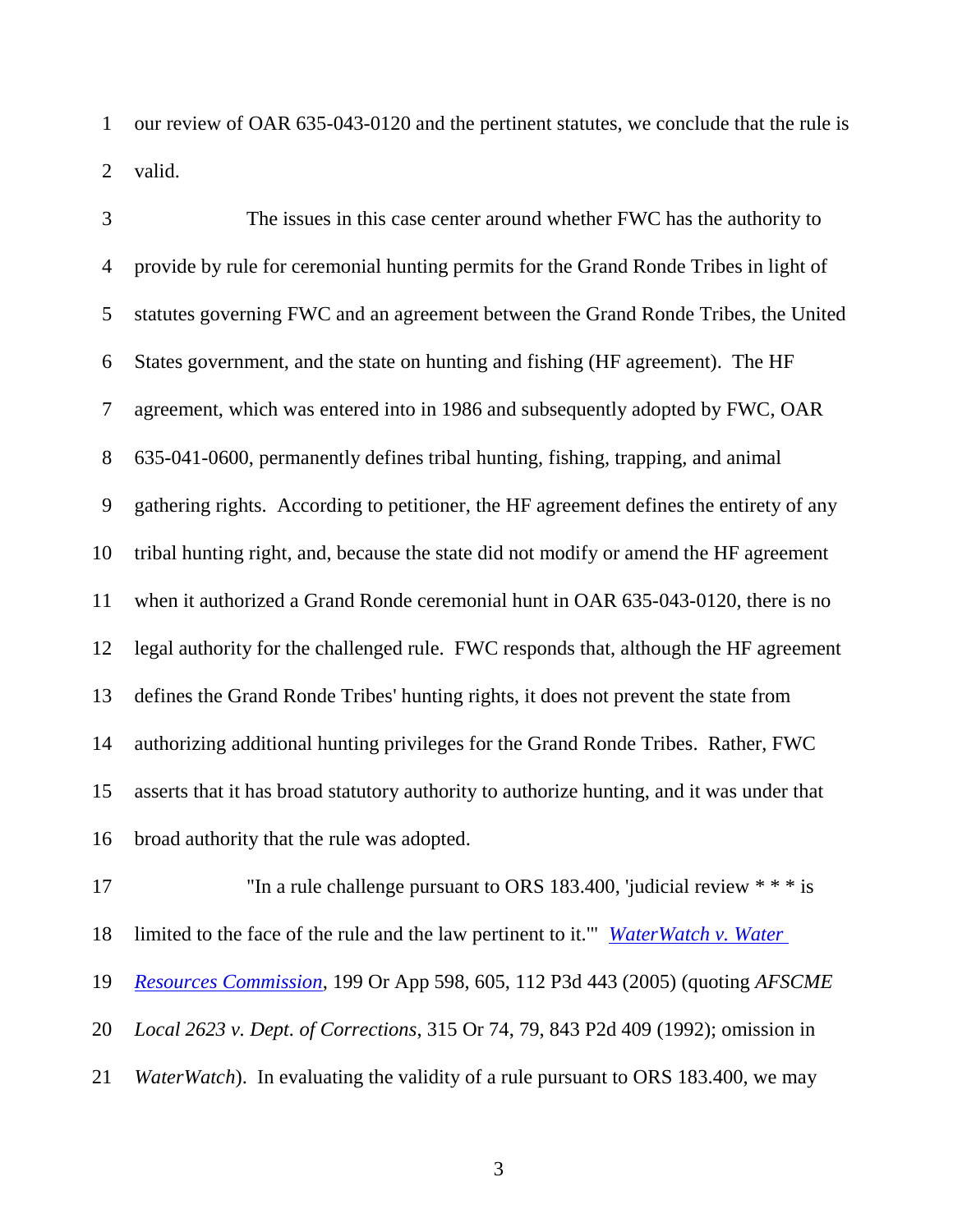consider only the rule under review, the statutory provisions authorizing the rule, and copies of documents necessary to show compliance with applicable rulemaking procedures. ORS 183.400(3); *[LaForge v. Dept. of Human Services](http://www.publications.ojd.state.or.us/A142248.htm)*, 237 Or App 500, 502, 241 P3d 313, *[adh'd to as modified](http://www.publications.ojd.state.or.us/A142248a.htm)*, 238 Or App 747, 243 P3d 137 (2010). We must declare the rule invalid only if, based on our review of those sources, we conclude that the rule violates constitutional provisions, exceeds the statutory authority of the agency, or was adopted without compliance with applicable rulemaking procedures. ORS 183.400(4).

 We begin by generally describing the HF agreement. Pursuant to that agreement, during the fishing seasons prescribed for all citizens, tribal members may use a tribal fishing license in lieu of a state license within a defined geographic area. OAR 635-041-0600 Ex 2 (4). During the regular hunting season, in "addition to those hunting rights or privileges accorded to citizens or licensees of the State under state law, the Tribe" will "have the opportunity to harvest a total of 395 deer and elk (which total shall not include more than 45 elk) and 5 bear per year" within the same geographic area 16 defined for tribal fishing rights. OAR 635-041-0600 Ex 2 (5)(a)(1) - (2).<sup>3</sup> The HF agreement "fully and completely define[s] the tribal hunting, fishing, trapping, and animal gathering rights, and no additional tribal rights \* \* \* exist except those which are

 $\overline{a}$ 

 The HF agreement also contains numerous other provisions relating to, among other things, trapping, cultural animal gathering, and a tribal licensing and tagging system. The specifics of those provisions are not pertinent to the issues presented in this case.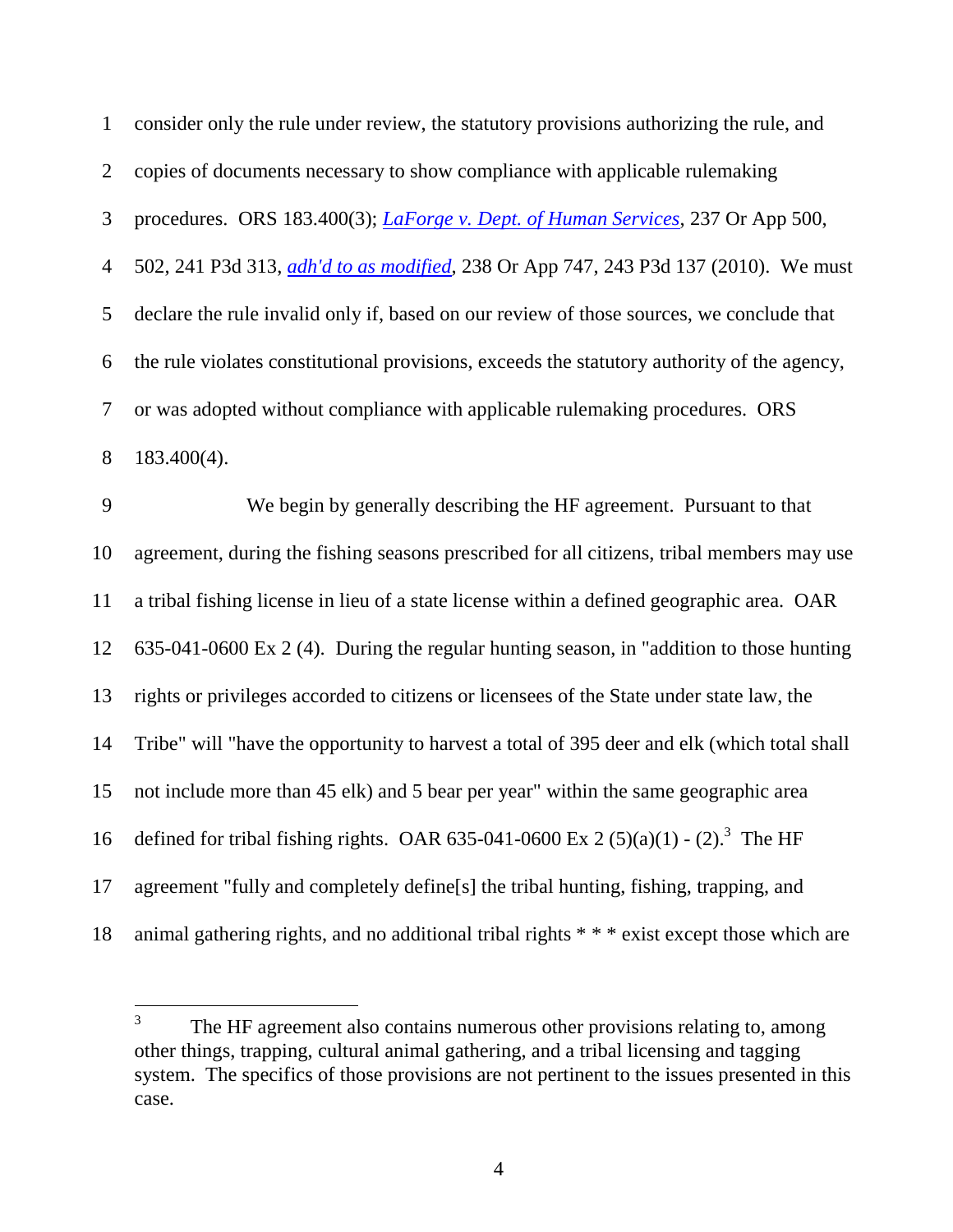specifically set forth in [the] agreement." OAR 635-041-0600 Ex 2 (3)(a). Furthermore, "[a]ny hunting, fishing, trapping, and animal gathering, including method, time, and place, which is conducted by the Tribe or its members and which is not specifically permitted by [the] agreement shall be subject to regulation under applicable state laws." OAR 635-041-0600 Ex 2 (3)(b). The agreement further provides that "[t]he taking of deer or elk or bear in excess of the number specified" therein is not "included within the Tribe's cultural hunting rights and [is] subject to regulation under applicable state or federal law." OAR 635-041-0600 Ex 2 (5)(b)(4). OAR 635-043-0120, the rule at issue in this case, was promulgated following a joint proclamation from the Governor, the FWC chairperson, and the Grand Ronde Tribes that called for the opportunity for the tribe to harvest additional big game animals for tribal ceremonial use. Like the HF agreement, the rule addresses the harvest of deer, elk, and bear by members of the Grand Ronde Tribes. OAR 635-043-0120(1). Specifically, pursuant to the rule, upon a written request from the Grand Ronde Tribes, the Department of Fish and Wildlife may issue permits to the tribe for the ceremonial harvest of up to 15 deer, nine elk, and three bears annually. OAR 635-043-0120(2), (3)(e). In contrast to tribal hunting under the HF agreement, which must take place during the regular hunting season, the rule provides for the following season dates: "for elk, April 1 through 3 days before the 1st day of general archery season (inclusive); for deer, January 1 through 3 days before the 1st day of general archery season (inclusive); for bear, January 1 through March 31 and June 1 through July 31 (inclusive) each year."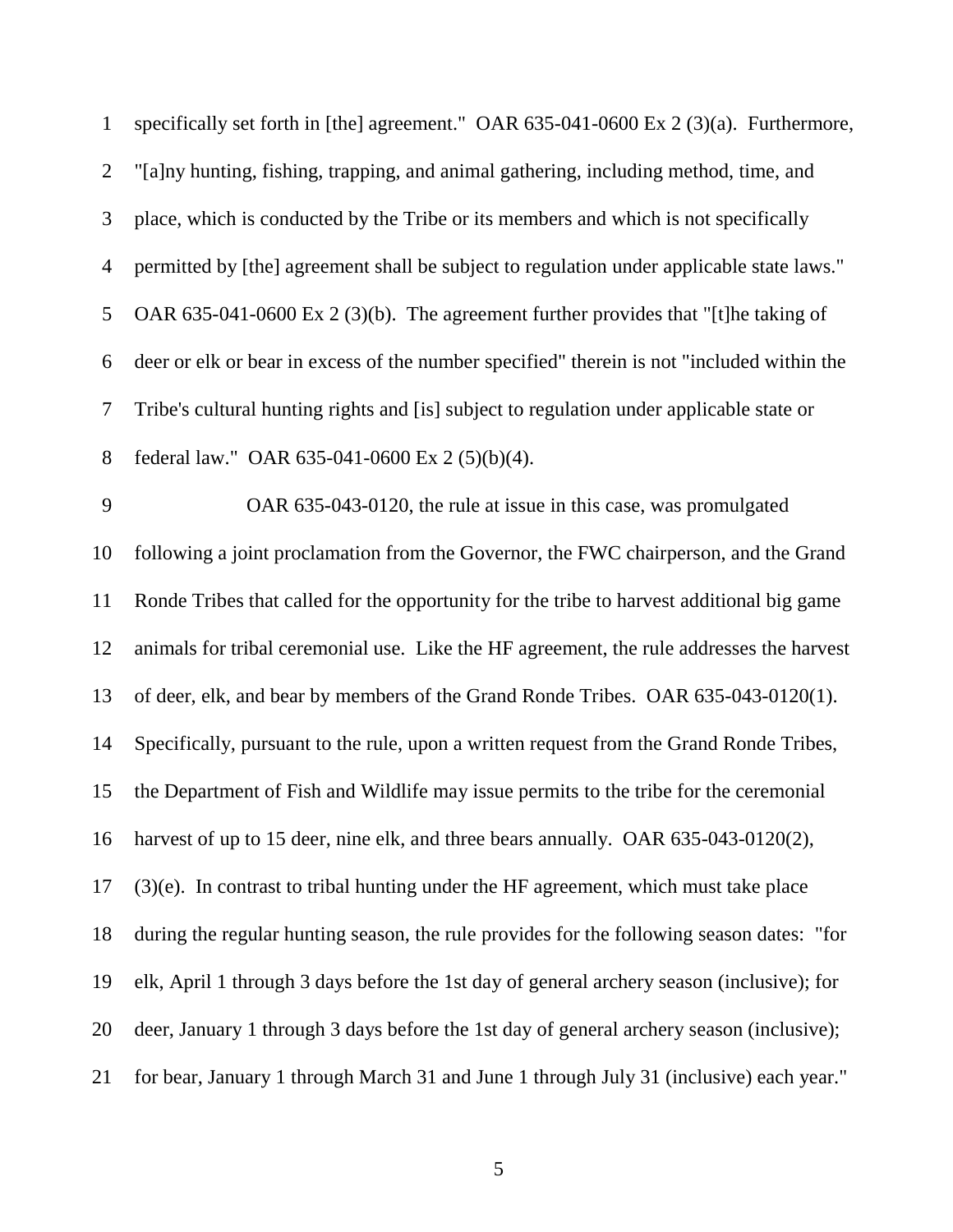| $\mathbf{1}$   | OAR $635-043-0120(3)(e)$ . "Tribal authorities may designate individuals to harvest          |
|----------------|----------------------------------------------------------------------------------------------|
| $\overline{2}$ | animals using these ceremonial harvest permits." OAR 635-043-0120(3)(d). However,            |
| 3              | "[a]nimals harvested under an authorized ceremonial harvest permit may only be used by       |
| $\overline{4}$ | Tribal members for ceremonial and cultural purposes. Animals and parts thereof may not       |
| 5              | be bartered or sold." OAR 635-043-0120(5). The rule limits the area in which                 |
| 6              | ceremonial harvest permits are valid, providing that they are valid in the same geographic   |
| 7              | area defined for hunting and fishing in the HF agreement, that is, "the area as described in |
| 8              | section 4 (a) 1 of the 1986 Agreement between the State of Oregon and the Tribes (See        |
| 9              | OAR 635-041-0600(4)(a)(1))." <sup>4</sup> OAR 635-043-0120(3)(g). The rule also states that  |
| 10             | "[a]uthorization of these ceremonial-hunting permits does not create, convey or imply        |
| 11             | any additional tribal legal or treaty entitlement, nor does it modify any existing           |
| 12             | agreement, treaty, or court decree." OAR 635-043-0120(6).                                    |
| 13             | Petitioner contends that, because the HF agreement was not modified to                       |
| 14             | provide for the ceremonial hunting permits allowed pursuant to OAR 635-043-0120, the         |
| 15             | rule is not valid under the statutes relied on by FWC. That is, according to petitioner,     |
| 16             | ORS 190.110 does not allow for the rule because it is not consistent with the HF             |
| 17             | agreement, and ORS 496.012, ORS 496.138, ORS 496.146, and ORS 496.162 "do not                |

l

 Petitioner and the Grand Ronde Tribes disagree as to their relative interests with respect to part of that geographic area. Petitioner contends that "it retains treaty hunting rights" in part of the geographic area to which OAR 635-043-0120 refers. The Grand Ronde Tribes assert that petitioner has no tribal rights in that area. Petitioner and FWC agree that it is not necessary to resolve that dispute as part of this rule challenge, and we do not address it herein.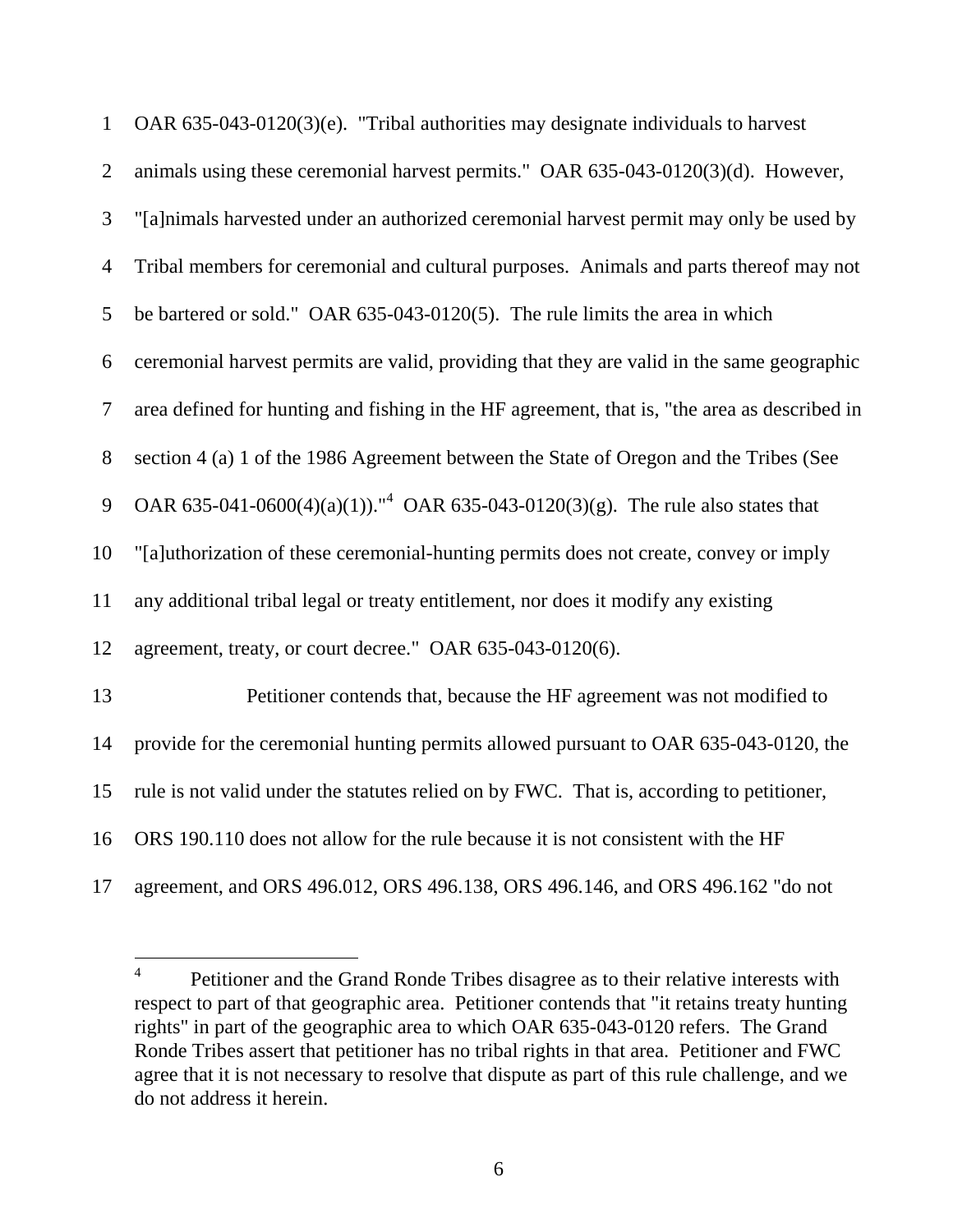| $\mathbf{1}$                     | provide an independent state basis to grant special hunting rights to Grand Ronde tribal                                                                                                                                                                                                                                                                                                                                                             |
|----------------------------------|------------------------------------------------------------------------------------------------------------------------------------------------------------------------------------------------------------------------------------------------------------------------------------------------------------------------------------------------------------------------------------------------------------------------------------------------------|
| $\overline{2}$                   | members[.]" FWC, in turn, asserts that the rule is authorized under its authority pursuant                                                                                                                                                                                                                                                                                                                                                           |
| 3                                | to ORS chapter 496. Based on the text and context of the relevant statutes, we agree with                                                                                                                                                                                                                                                                                                                                                            |
| 4                                | FWC. See State v. Gaines, 346 Or 160, 171-72, 206 P3d 1042 (2009) (to interpret a                                                                                                                                                                                                                                                                                                                                                                    |
| 5                                | statute, the court examines text and context and may consider pertinent legislative history                                                                                                                                                                                                                                                                                                                                                          |
| 6                                | offered by the parties to the extent the court considers it useful).                                                                                                                                                                                                                                                                                                                                                                                 |
| 7                                | FWC is charged by statute with the responsibility to "implement the                                                                                                                                                                                                                                                                                                                                                                                  |
| 8                                | policies and programs of this state for the management of wildlife." ORS 496.138(1).                                                                                                                                                                                                                                                                                                                                                                 |
| 9                                | Under that statute, FWC has broad authority to "adopt such rules and standards as it                                                                                                                                                                                                                                                                                                                                                                 |
| 10                               | considers necessary and proper to implement the policy and objectives of ORS 496.012                                                                                                                                                                                                                                                                                                                                                                 |
| 11                               | and perform the functions vested by law in the commission." ORS 496.138(2). The                                                                                                                                                                                                                                                                                                                                                                      |
| 12                               | state's wildlife policy is set forth in ORS 496.012:                                                                                                                                                                                                                                                                                                                                                                                                 |
| 13<br>14<br>15<br>16<br>17<br>18 | "It is the policy of the State of Oregon that wildlife shall be managed<br>to prevent serious depletion of any indigenous species and to provide the<br>optimum recreational and aesthetic benefits for present and future<br>generations of the citizens of this state. In furtherance of this policy, the<br>[FWC] shall represent the public interest of the State of Oregon and<br>implement the following coequal goals of wildlife management: |
| 19                               | "(1) To maintain all species of wildlife at optimum levels.                                                                                                                                                                                                                                                                                                                                                                                          |
| 20<br>21                         | "(2) To develop and manage the lands and waters of this state in a<br>manner that will enhance the production and public enjoyment of wildlife.                                                                                                                                                                                                                                                                                                      |
| 22<br>23                         | "(3) To permit an orderly and equitable utilization of available<br>wildlife.                                                                                                                                                                                                                                                                                                                                                                        |
| 24<br>25                         | "(4) To develop and maintain public access to the lands and waters<br>of the state and the wildlife resources thereon.                                                                                                                                                                                                                                                                                                                               |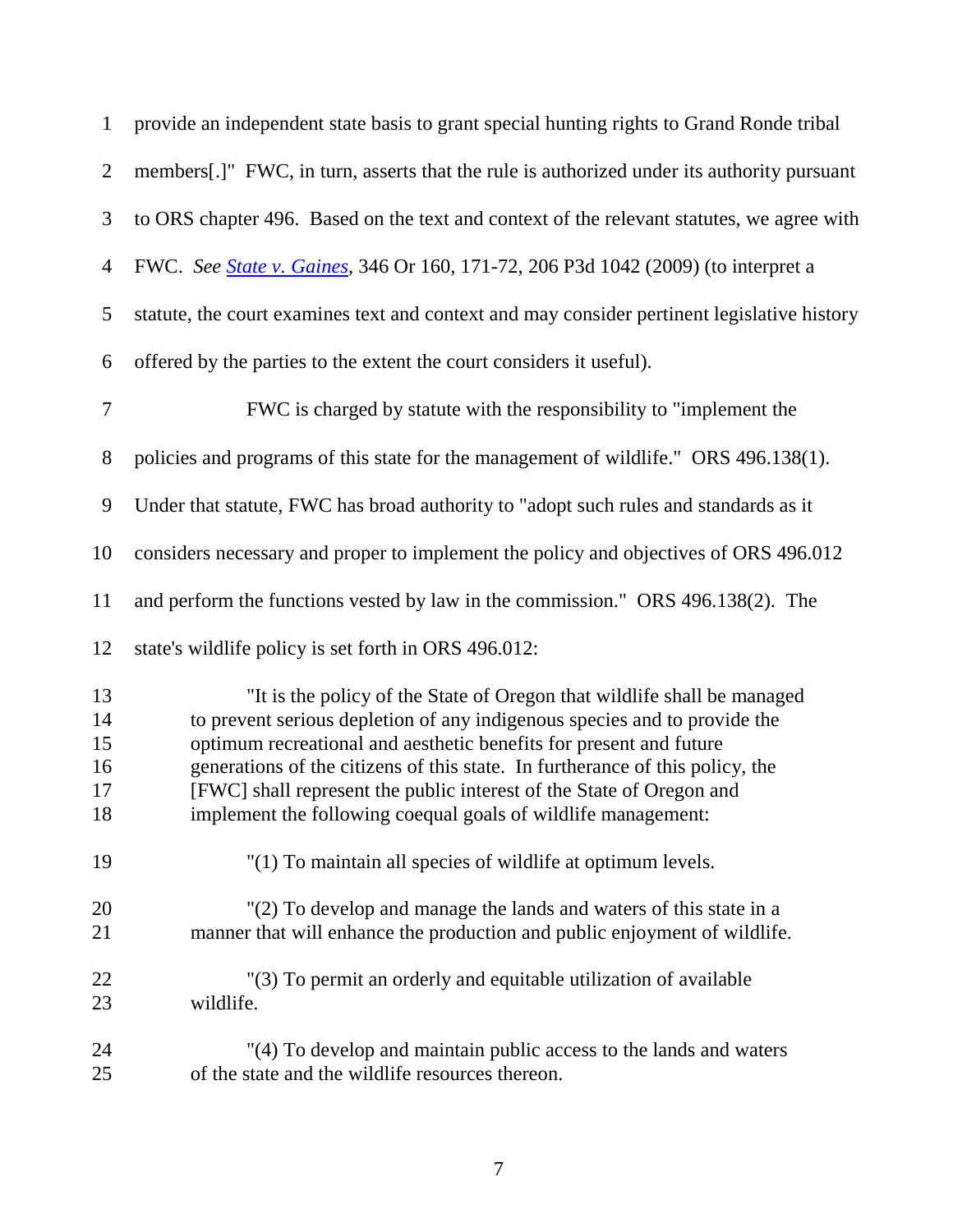| $\mathbf{1}$   | "(5) To regulate wildlife populations and the public enjoyment of                            |
|----------------|----------------------------------------------------------------------------------------------|
| $\overline{2}$ | wildlife in a manner that is compatible with primary uses of the lands and                   |
| 3              | waters of the state.                                                                         |
| $\overline{4}$ | "(6) To provide optimum recreational benefits.                                               |
| 5              | "(7) To make decisions that affect wildlife resources of the state for                       |
| 6              | the benefit of the wildlife resources and to make decisions that allow for the               |
| 7              | best social, economic and recreational utilization of wildlife resources by                  |
| 8              | all user groups."                                                                            |
| 9              | Those statutes, taken together, vest FWC with discretion to determine and implement          |
| 10             | rules it deems appropriate to allocate the state's wildlife resources. See Mark v. Dept. of  |
| 11             | Fish and Wildlife, 158 Or App 355, 367, 974 P2d 716, rev den, 329 Or 479 (1999)              |
| 12             | (statutes give FWC "discretion in deciding what subjects to cover and what rules to          |
| 13             | adopt"). FWC may also, "by rule[,] authorize the issuance of such licenses, tags and         |
| 14             | permits for angling, taking, hunting and trapping and may prescribe such tagging and         |
| 15             | sealing procedures as the commission determines necessary to carry out the provisions of     |
| 16             | the wildlife laws or to obtain information for use in wildlife management." ORS              |
| 17             | 496.146(4).                                                                                  |
| 18             | As set forth above, FWC has the power to adopt rules that it deems                           |
| 19             | appropriate to implement the state's wildlife policies, including permitting the orderly and |
| 20             | equitable utilization of wildlife, ORS 496.012(3), and making decisions to allow for the     |
| 21             | best social, economic, and recreational utilization of wildlife resources, ORS 496.012(7).   |
| 22             | Thus, the statutes appear to provide ample authorization for FWC to promulgate OAR           |
| 23             | 635-043-0120. The rule provides for the issuance of hunting permits and reflects FWC's       |
| 24             | decision regarding an equitable allocation of wildlife resources in accordance with the      |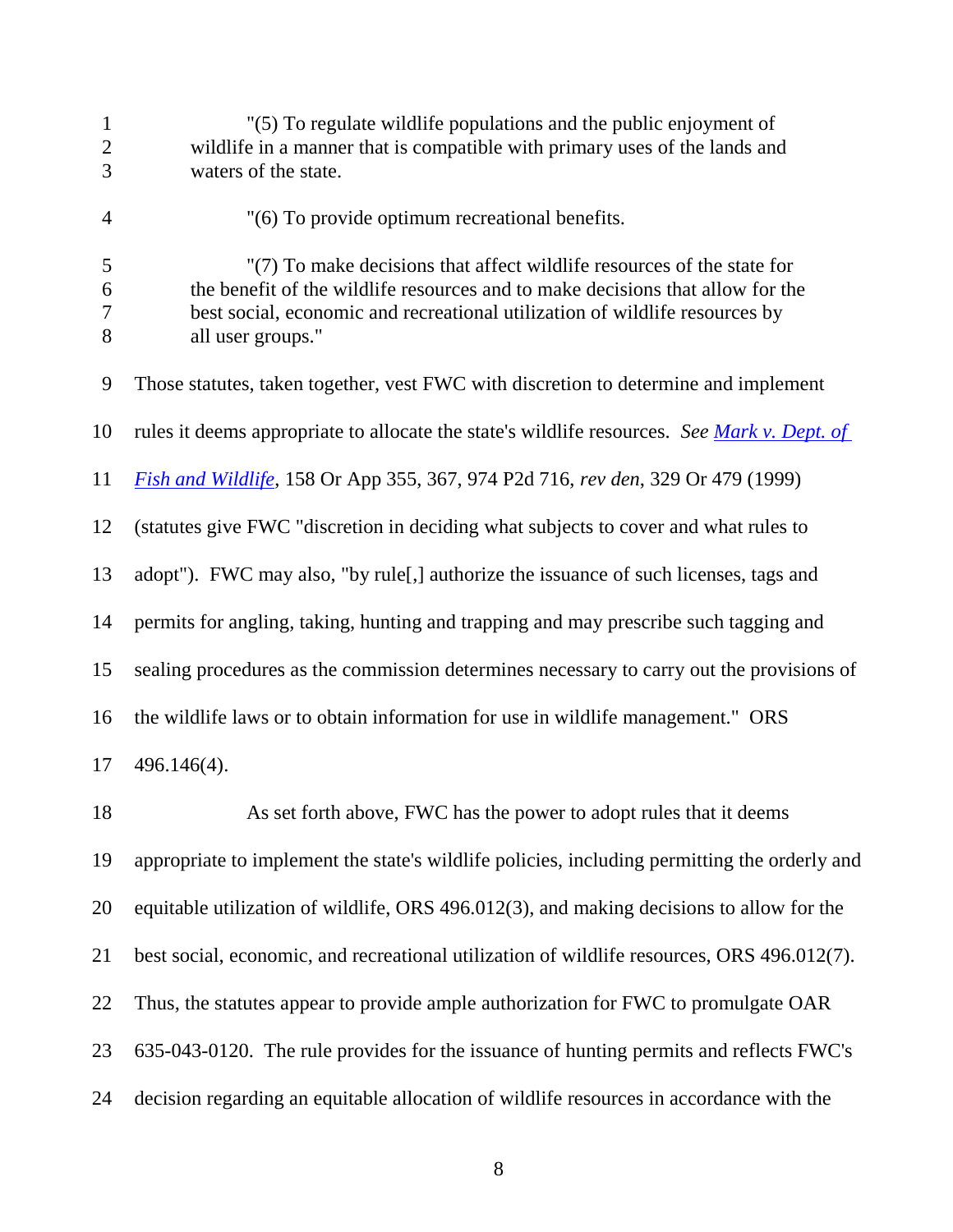state's wildlife policies.<sup>5</sup> 1

| $\overline{2}$ | Nonetheless, petitioner argues that ORS 496.146 supports its position that                    |
|----------------|-----------------------------------------------------------------------------------------------|
| 3              | FWC was without statutory authority to promulgate OAR 635-043-0120. In particular,            |
| 4              | petitioner points to the fact that ORS 496.146(6) provides that FWC may establish             |
| 5              | "special hunting and angling areas or seasons in which only persons less than 18 years of     |
| 6              | age or over 65 years of age are permitted to hunt or angle," and ORS 496.146(15) allows       |
| 7              | FWC to "establish special fishing and hunting seasons and bag limits applicable only to       |
| 8              | persons with disabilities." In petitioner's view, because the legislature specifically listed |
| 9              | those powers, it thereby limited FWC's ability to, by rule, provide for the ceremonial        |
| 10             | hunting permits at issue here. We are not persuaded.                                          |

 $5<sup>5</sup>$ We note that the parties also discuss ORS 190.110, pursuant to which FWC, in the course of administering wildlife programs and policies, is authorized to cooperate with the Grand Ronde Tribes (as it did in this case). That statute provides, in part:

"(1) In performing a duty imposed upon it, in exercising a power conferred upon it or in administering a policy or program delegated to it, \* \* \* a state agency of this state may cooperate for any lawful purpose, by agreement or otherwise, \* \* \* with an American Indian tribe or an agency of an American Indian tribe. \* \* \*

"(2) The power conferred by subsection (1) of this section to enter into an agreement with an American Indian tribe or an agency of an American Indian tribe extends to any \* \* \* state agency that is not otherwise expressly authorized to enter into an agreement with an American Indian tribe or an agency of an American Indian tribe."

As petitioner points out, ORS 190.110 allows an administrative body only the capacity to cooperate or enter into agreements to carry out duties or powers that have otherwise been conferred upon it by the legislature. *[State ex rel SOSCF v. Klamath Tribe](http://www.publications.ojd.state.or.us/A104784.htm)*, 170 Or App 106, 115, 11 P3d 701 (2000).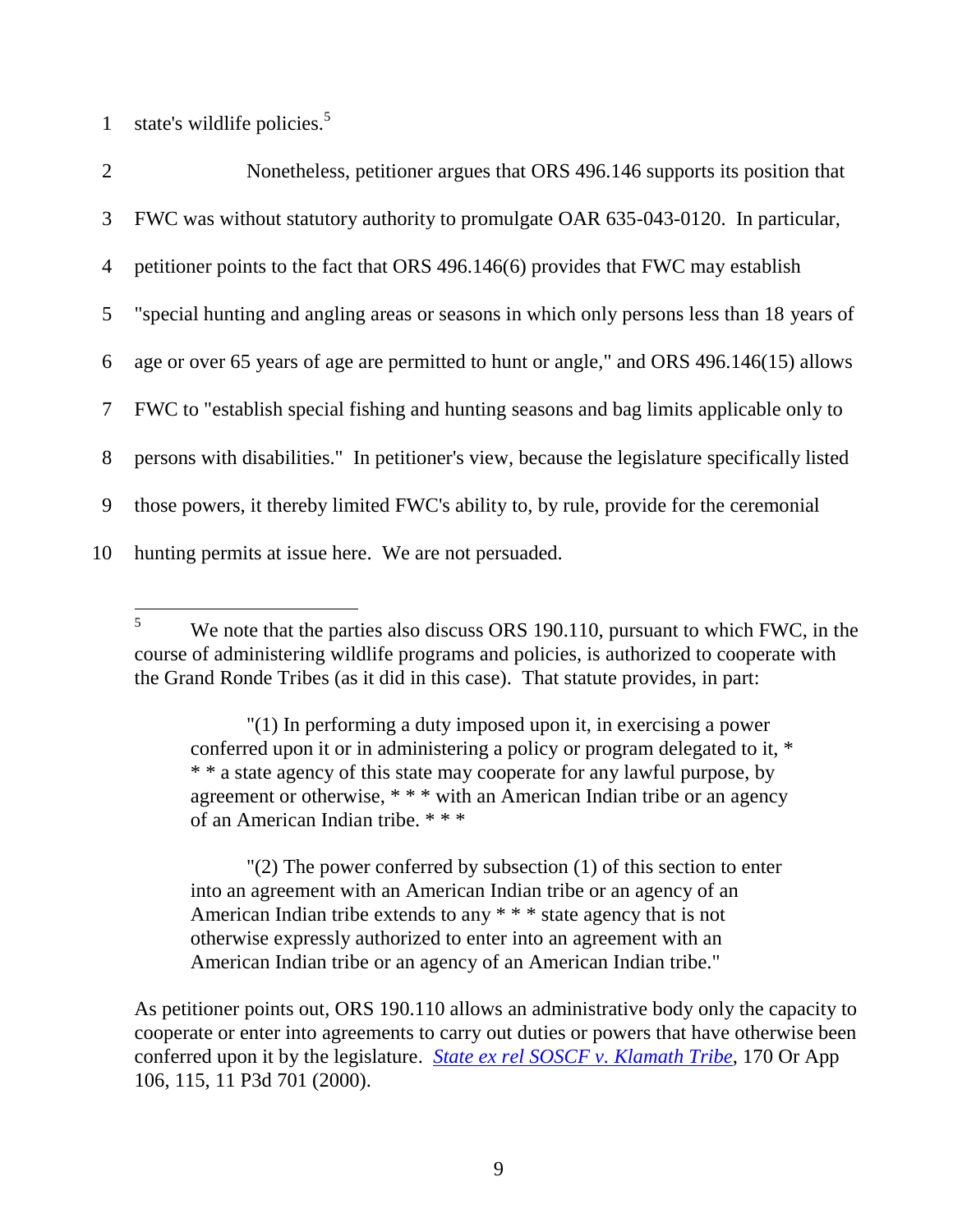| $\mathbf{1}$   | Initially, we observe that the powers of FWC listed in ORS 496.146 do not                  |
|----------------|--------------------------------------------------------------------------------------------|
| $\overline{2}$ | purport to limit its broad discretionary authority pursuant to ORS 496.138 and ORS         |
| 3              | 496.012. Rather, those powers are "[i]n addition to any other duties or powers" provided   |
| $\overline{4}$ | to FWC by law. ORS 496.146. And, as noted, FWC's other duties and powers include           |
| 5              | promulgating rules that it "considers necessary and proper" to implement wildlife          |
| 6              | policies. ORS 496.138(2). Those policies include permitting "the equitable utilization of  |
| 7              | available wildlife" and making decisions regarding the "best social, economic and          |
| $8\,$          | recreational utilization of wildlife resources." ORS 496.012(3), (7). Furthermore, ORS     |
| 9              | 496.146(4) gives FWC very general authority to authorize hunting permits "as the           |
| 10             | commission determines necessary to carry out the provisions of the wildlife laws[.]" The   |
| 11             | legislature's delineation of powers pursuant to ORS 496.146 is explicitly nonexclusive; it |
| 12             | is in addition to anything else the commission may otherwise do given the powers and       |
| 13             | duties imposed on it by law. FWC's authority to establish special times and places for     |
| 14             | children and older people to hunt and to establish special hunting seasons and bag limits  |
| 15             | for persons with disabilities does not speak to its additional authority to provide for    |
| 16             | hunting permits by rule, nor does it limit FWC's ability to implement the state's broader  |
| 17             | policies. Given the general authority delegated to FWC by the legislature, along with the  |
| 18             | nature of ORS 496.146, OAR 635-043-0120 is within FWC's statutory authority.               |
| 19             | Finally, in petitioner's view, OAR 635-043-0120 is contrary to law because                 |
| 20             | it conflicts with the HF agreement. Petitioner contends that that agreement "is the        |

exclusive expression of any Grand Ronde hunting rights or privileges" and "prohibits any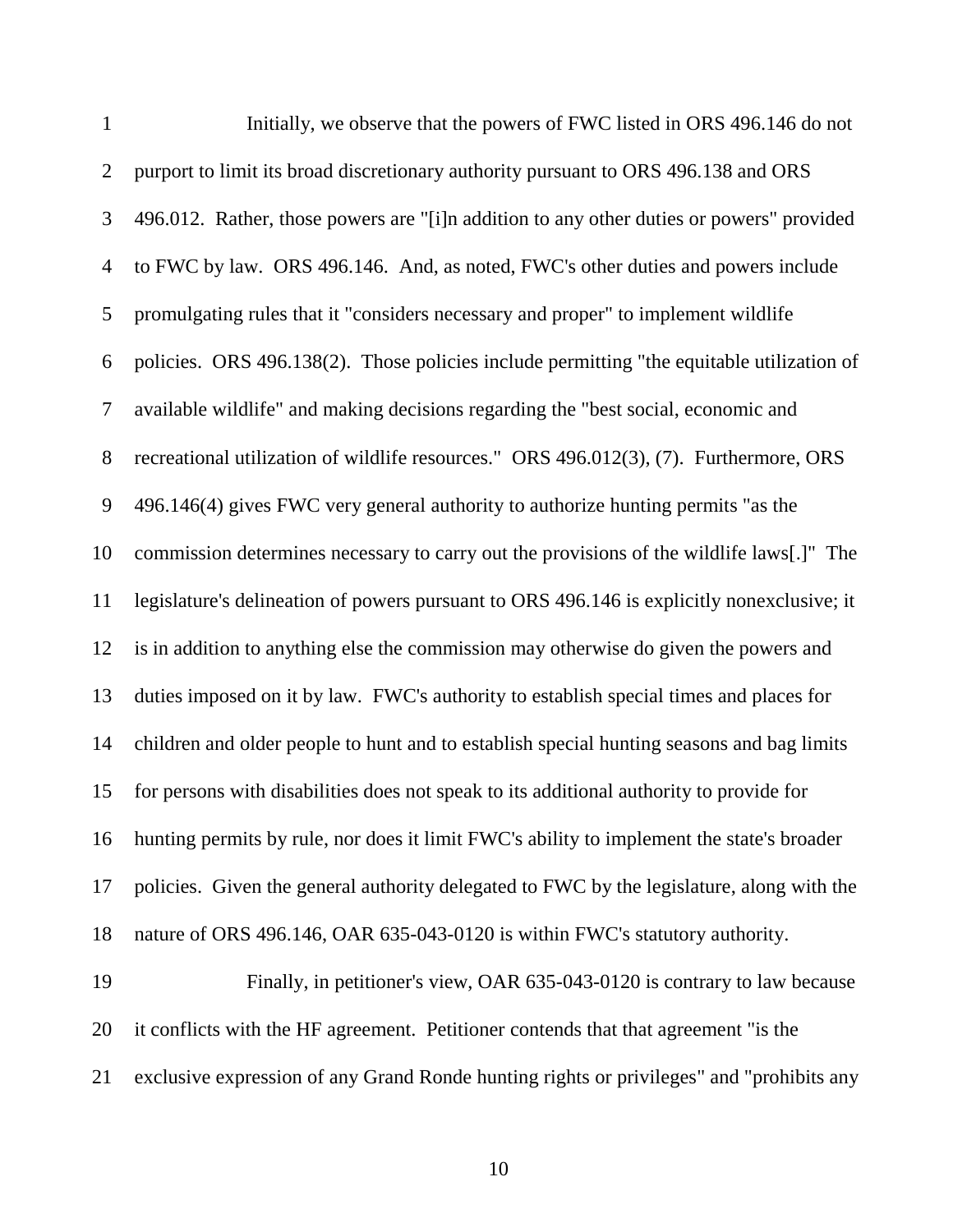hunting outside the express terms of the Agreement, whatever their basis, except for hunting conducted pursuant to state law, the same as every other citizen." However, the text of the HF agreement does not support petitioner's argument. That is, the agreement does not by its terms limit the state's ability to allow for hunting by the Grand Ronde Tribes. Rather, the HF agreement fully defines the tribe's hunting rights and permits the state to regulate any hunting by the tribe and its members not specifically allowed thereunder.

 The HF agreement was intended to resolve a disagreement between the state and the Grand Ronde Tribes regarding the tribe's hunting, fishing, animal gathering, and trapping rights. OAR 635-041-0600 Ex 2 (2). It specifically describes the controversy: "The Tribe contends that it possesses tribal hunting, fishing, trapping and animal gathering rights. The State, on the other hand, disagrees and presently enforces state law whenever the Tribe or its members hunt, fish, trap, or gather animals, contrary to any provision of the law." OAR 635-041-0600 Ex 2 (2)(a). In order to resolve the issue, the parties intended the agreement "to define, specifically and permanently, the nature and extent of the Tribe's rights." OAR 635-041-0600 Ex 2 (2)(b). In furtherance of that goal, the HF agreement contains principles in accordance with which the agreement is to be construed. Among those are the following: "a. This agreement shall fully and completely define the tribal

 hunting, fishing, trapping, and animal gathering rights, and no additional tribal rights shall hereafter exist except those which are specifically set forth in this agreement.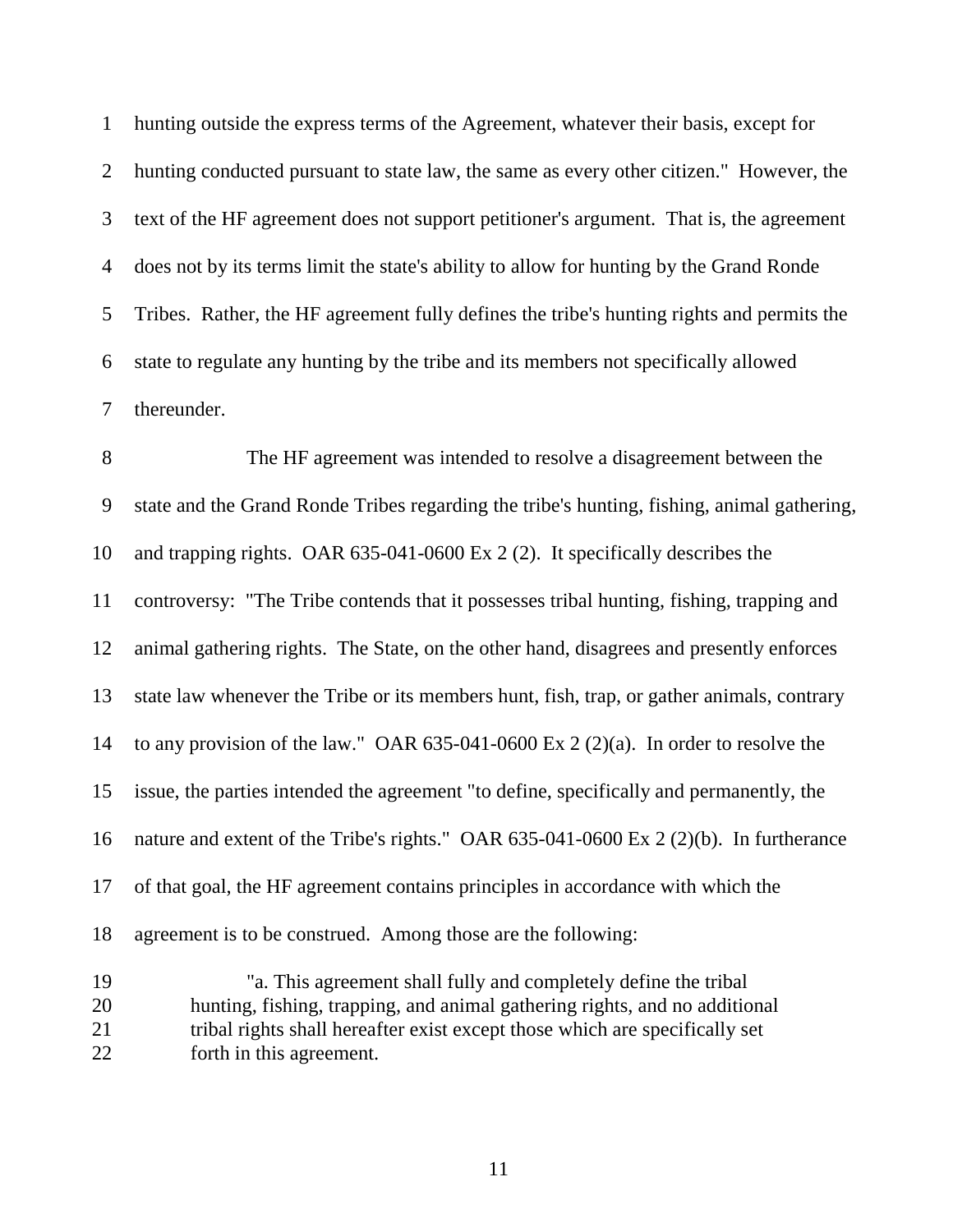| $\mathbf{1}$<br>$\overline{2}$<br>$\mathfrak{Z}$<br>4 | "b. Any hunting, fishing, trapping, and animal gathering, including<br>method, time, and place, which is conducted by the Tribe or its members<br>and which is not specifically permitted by this agreement shall be subject to<br>regulation under applicable state laws. |
|-------------------------------------------------------|----------------------------------------------------------------------------------------------------------------------------------------------------------------------------------------------------------------------------------------------------------------------------|
| 5                                                     | *****                                                                                                                                                                                                                                                                      |
| 6<br>$\tau$<br>$8\,$<br>9                             | "g. The parties agree that the State shall retain sovereign authority to<br>manage fish and wildlife resources under applicable provisions of Oregon<br>law, both on and off any reservation, established for the Tribe, subject to<br>the provisions of this agreement."  |
| 10                                                    | OAR 635-041-0600 Ex 2 (3). Pursuant to the agreement, during the regular hunting                                                                                                                                                                                           |
| 11                                                    | season, the tribe may harvest deer, elk, and bear in the numbers and area set forth above,                                                                                                                                                                                 |
| 12                                                    | __ Or App at __ (slip op at 3), without a state hunting license. OAR 635-041-0600 Ex                                                                                                                                                                                       |
| 13                                                    | 2(5). However, there is no tribal right to take deer, elk, or bear in greater number than                                                                                                                                                                                  |
| 14                                                    | the agreement provides, and any additional taking of those animals is subject to                                                                                                                                                                                           |
| 15                                                    | regulation under state law. OAR $635-041-0600$ Ex $2(5)(b)(4)$ ("The following acts shall                                                                                                                                                                                  |
| 16                                                    | not be included within the Tribe's cultural hunting rights and are subject to regulation                                                                                                                                                                                   |
| 17                                                    | under applicable state or federal law $* * * (4)$ The taking of deer or elk or bear in excess                                                                                                                                                                              |
| 18                                                    | of the number specified in this agreement.").                                                                                                                                                                                                                              |
| 19                                                    | Thus, as described therein, the agreement was aimed at defining the "rights"                                                                                                                                                                                               |
| 20                                                    | of the Grand Ronde Tribes to conduct hunting (and other) activities not necessarily                                                                                                                                                                                        |
| 21                                                    | otherwise provided for under state law. The HF agreement was to be the final resolution                                                                                                                                                                                    |
| 22                                                    | of the conflict with respect to that issue-fully and completely setting forth those rights as                                                                                                                                                                              |
| 23                                                    | not subject to further state regulation. See Webster's Third New Int'l Dictionary 1955                                                                                                                                                                                     |
| 24                                                    | (unabridged ed 2002) (a "right" is "a power or privilege to which one is justly entitled"; a                                                                                                                                                                               |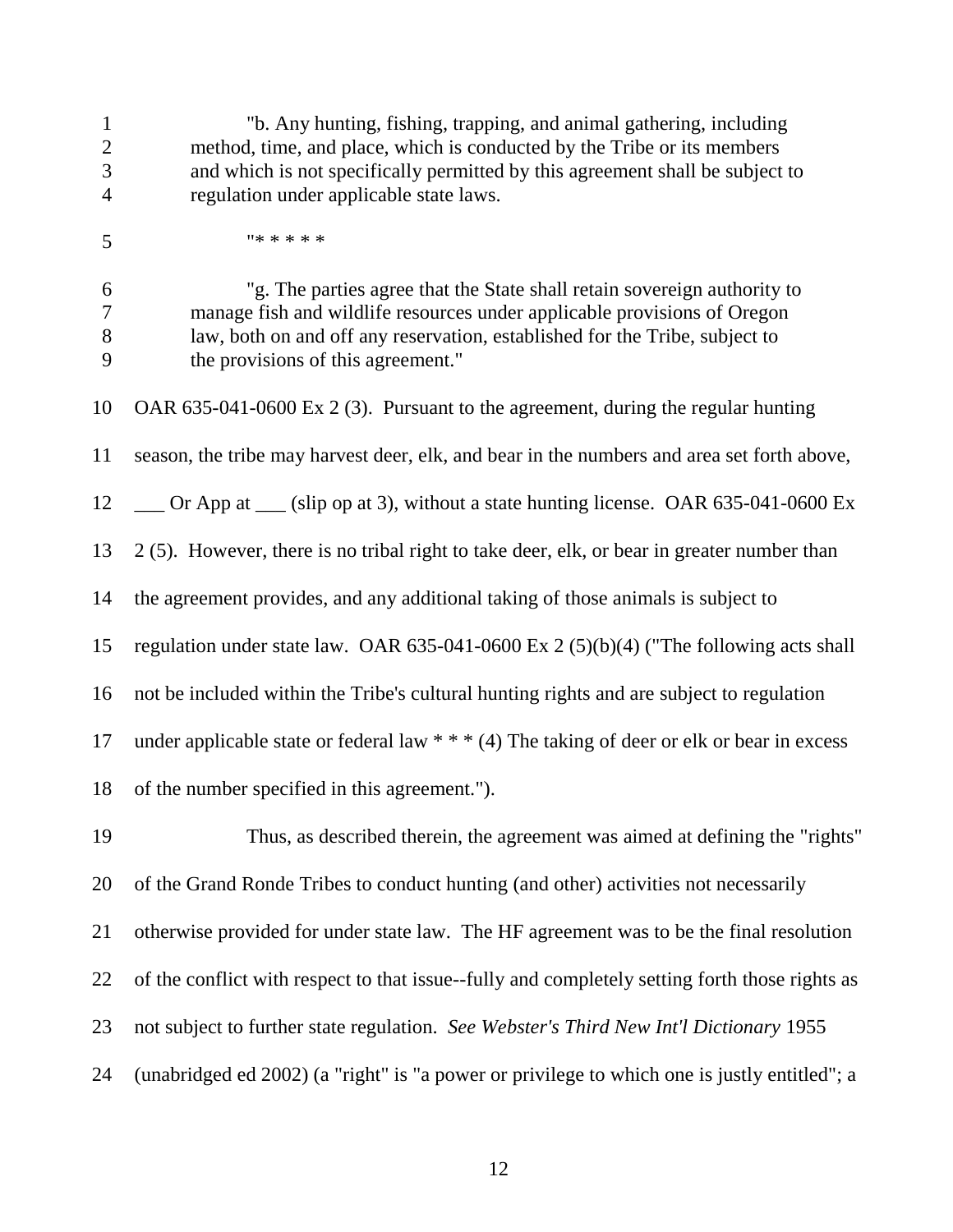"capacity or privilege the enjoyment of which is secured to a person by law"; or the "capacity to assert a legally recognized claim"). Although the agreement clearly states that the Grand Ronde Tribes possess no tribal hunting rights not provided for therein, contrary to petitioner's view, it does not prohibit the state from allowing for additional hunting for the tribe. Rather, it recognizes that the state may regulate hunting not specifically provided for in the HF agreement. That is, it states that hunting conducted by the Grand Ronde Tribes or members of the tribe that is not specifically allowed pursuant to the agreement is "subject to regulation under state law." Indeed, the agreement contemplates that the state, under its own laws, may permit the tribe to take additional deer, elk, or bear, but provides that the tribe does not have a tribal "right" to take additional animals. OAR 635-041-0600 Ex 2 (5)(b)(4). Thus, although such hunting is not recognized as a tribal "right," the state may allow the tribe and its members to engage in hunting not contemplated by the

obtain state hunting licenses and comply with all other requirements of state law). That is

agreement and may regulate that hunting (such as by requiring the tribe or its members to

wholly consistent with FWC, an agency of the state, providing by rule for the issuance of

special ceremonial hunting permits for the Grand Ronde Tribes to conduct hunts not

specifically allowed within the tribal hunting rights described in the HF agreement.

Thus, under the terms of the agreement , the state may regulate any hunting outside the

agreement and, in promulgating OAR 635-043-0120, the state has done so.

21 In sum, we conclude that OAR 635-043-0120 is within the scope of FWC's